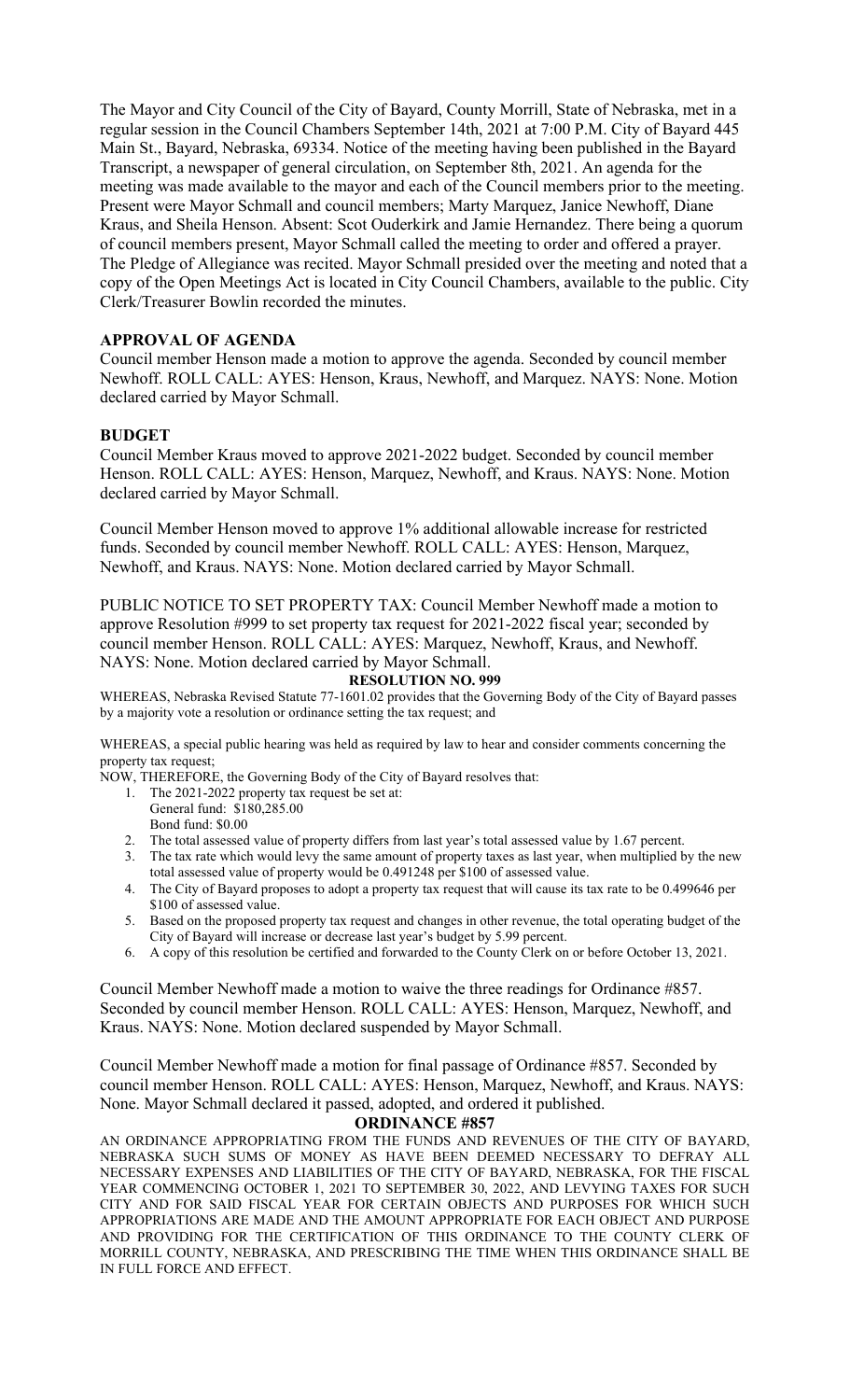#### BE IT ORDAINED BY THE MAYOR AND CITY COUNCIL OF THE CITY OF BAYARD, NEBRASKA.

SECTION 1. That there be and there hereby is appropriated out of the funds and revenue of the City of Bayard, Nebraska, the following sums of money deemed necessary to defray all necessary expenses and liabilities of the City of Bayard, Nebraska, for the fiscal year commencing October 1, 2021 and ending September 30, 2022; and there is hereby levied on each one dollar of actual value of the taxable property within the corporate limits of the City of Bayard, Nebraska, for said fiscal year, as shown by the assessment roll for such fiscal year, the amounts set out; the objects or purposes for which such expenditures are to be made, the amount of appropriated, including the amounts due upon legal and valid outstanding bonds against said City and all special assessments and other tax authorized by law, are as follows:

City of Bayard \$12,423,406.00

SECTION 2. There is hereby appropriated to the respective funds of said City such sums as shall be paid to the County Treasurer of Morrill County, Nebraska, during the ensuing year for taxes and previous fiscal years for such respective funds and there is also appropriated all occupational taxes collected for and during the fiscal year; also unexpended funds in the hands of the City Treasurer at the beginning of the present fiscal year hereby appropriated to be used to defray the expenses or obligations of the City chargeable against said City funds.

SECTION 3. That this ordinance shall be known as the Annual Appropriation Bill and shall be in full force and effect from and after the passage, approval and publication according to law.

Passed and adopted this 14th day of September 2021.

#### **PUBLIC HEARING**

Mayor Schmall opened the Public Hearing for Community Development Block Grant at 7:13 PM. Derrik Conard with PADD was present and stated that the Bayard City Council is requesting \$435,000.00 in Community Development Block Grant Funds for the City of Bayard, Morrill County, Nebraska and is proposing to implement a(n) Downtown Revitalization Project that is within the municipal limits of the City. This project will be taking place on Main Street of Bayard. The project will start at the 100 block of Main Street and go to and include the 600<sup>th</sup> block of Main Street on both sides of the street. The total project includes Six (6) city blocks to be revitalized. The sidewalks and visual appeasement of these blocks of the Main Street have fallen into despair with severe deterioration and cracks.

Project activities include removal of old sidewalks and gutter. With an addition of new sidewalks with a new curb, gutters and electrical conduit for streetlamps between the 100 block and to include the 600 block of main street on both sides. Project impacts would include sidewalk closures, noise, and dust. Businesses, residents, and emergency vehicle services will be notified if there are to be any road closures on the off chance. Project activities will take place during regular business hours.

The total project cost is estimated at \$572,617.00 including \$25,000.00 for General Grant Administration and \$10,000.00 for Construction Management. Funding sources include a Community Development Block Grant (GDBG) for \$435,000.00 and a community match of \$137,617.00. The project will primarily benefit Low to Moderate Income (LMI) persons. Construction of the project will be completed within Thirty (30) months after funds are awarded. No persons or business will be displaced as a result of the project activities.

Without any other comments from the public Mayor Schmall closed the public hearing at 7:19 PM. Council member Newhoff moved to approve the application and submission for the CDBG. Seconded by Council member Marquez. ROLL CALL: AYES: Henson, Marques, Newhoff, and Kraus. NAYS: None. Motion declared carried by Mayor Schmall.

#### **LB840 RECOMMENDATION**

Council Member Kraus made a motion to approve a \$10,000 loan grant combination for Jenessa Ulander and the Majestic Bed & Breakfast; seconded by council member Newhoff. ROLL CALL: AYES: Henson, Kraus, Marquez, Newhoff. NAYS: None. Motion declared carried by Mayor Schmall.

#### **CONCRETE PROJECTS**

Council Member Newhoff made a motion to approve the proposal from Leland Michael Construction for concrete replacement of the gazebo at Swimming Pool Park. Seconded by council member Henson. ROLL CALL: AYES: Henson, Newhoff, Kraus, and Marquez. NAYS: None. Motion declared carried by Mayor Schmall.

Council Member Newhoff made a motion to approve the proposal from Leland Michael Construction for concrete replacement at the curb & gutters at the intersection of 1st Avenue & 3<sup>rd</sup> Street. Seconded by council member Marquez. ROLL CALL: AYES: Henson, Newhoff, Kraus, and Marquez. NAYS: None. Motion declared carried by Mayor Schmall.

Council Member Newhoff made a motion to approve the proposal from Leland Michael Construction for the main road-way of intersection of  $1<sup>st</sup>$  Avenue &  $3<sup>rd</sup>$  Street. Seconded by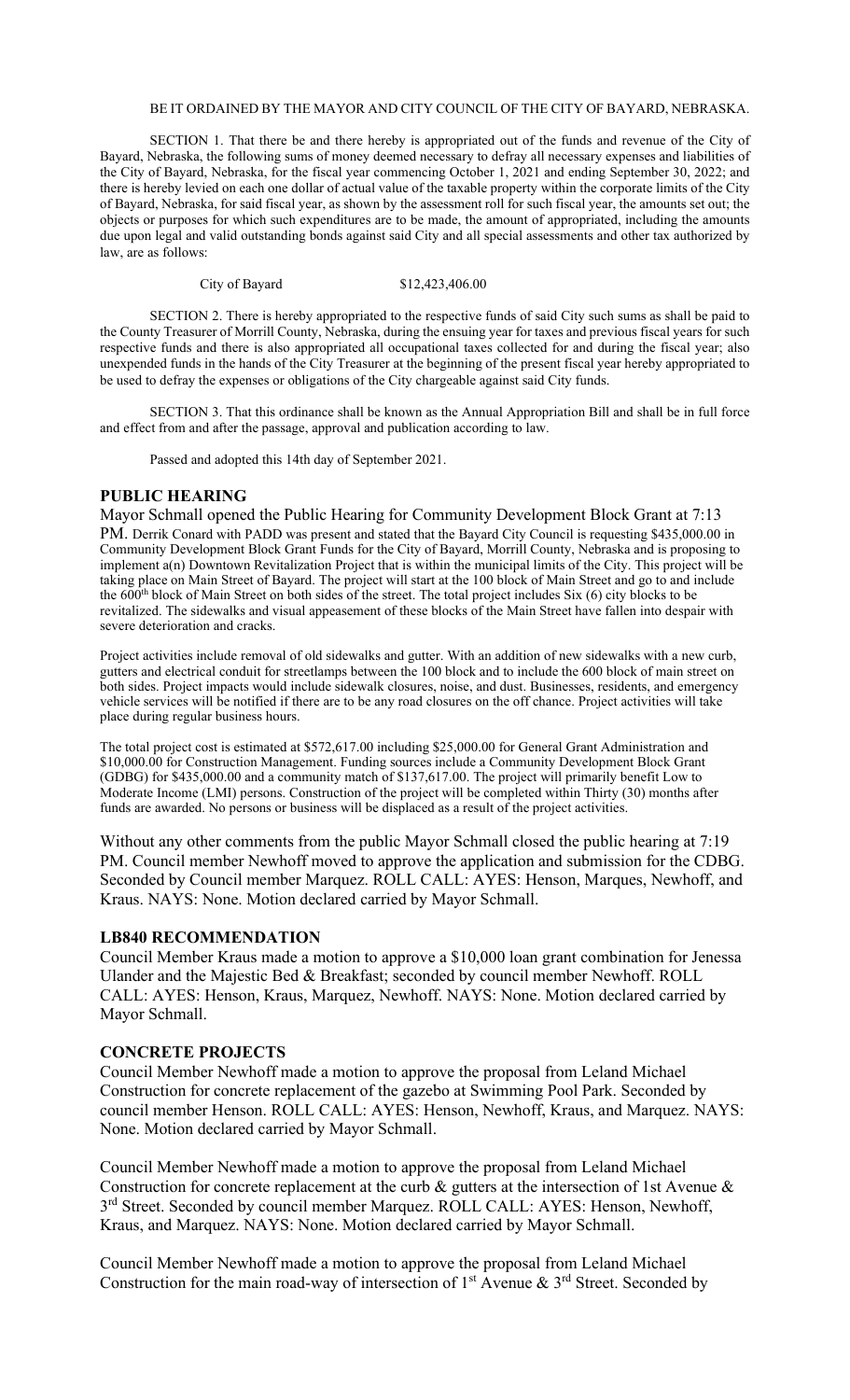council member Marquez. ROLL CALL: AYES: Henson, Newhoff, Kraus, and Marquez. NAYS: None. Motion declared carried by Mayor Schmall.

# **REPLAT**

Council member Newhoff moved to the replat of Lots 2, 3, & 4, Block 10, Fifth Addition to South Bayard. Seconded by council member Henson. ROLL CALL: AYES: Henson, Newhoff, Marquez, and Kraus. NAYS: None. Motion declared carried by Mayor Schmall.

# **APPROVAL OF BILLS**

Council member Newhoff moved to approve all city bills and claims in the amount of \$176,770.06. Seconded by council member Kraus. ROLL CALL: AYES: Henson, Newhoff, Kraus, and Marquez. NAYS: None. Motion declared carried by Mayor Schmall. ARS \$71.49, Action Communication \$400.08, Advancing Technology \$300.00, AED Market \$10,244.00, AFLAC \$1,098.78, Airgas \$31.73, AST \$49.90, Allied Benefit Systems \$8,833.61, Arnold Pool Co. \$1,680.93, Bayard Automotive \$126.43, Tiger Paws \$1,183.84, Black Hills Energy \$471.85, Bluffs Facility Solutions \$312.97, BOK Financial \$750.00, Border States \$454.14, Bound Tree \$192.24, Capital Business Systems \$151.74, Cengage Learning \$282.94, CenturyLink \$136.14, Charter \$1,298.54, Child Support of WY \$298.14, City of Bayard \$15.00, City of Gering \$11,331.50, Gene Claver \$3,982.59, Connecting Point \$133.33, Contractors Materials \$81.00, Credit Management \$292.25, Culligan \$162.00,Renne Dabney \$105.32, Regina Defoe \$17.70, Dollar General \$30.75, Douglas Kelly Ostdiek \$1,609.75, Drug Collections \$215.12, Enviro Service \$40.00, Follett \$756.73, General Consolidated \$332.30, GreatAmerica \$235.00, Hawkins \$1,365.23, Ideal Linen \$254.57, Imperial Pump Solutions, Ingram \$475.42, John Deere \$54.48, Kuskie \$1,295.00, LNM \$1,453.00, MacQueen \$349.98, Matt Friend \$731.87, Menards \$845.41, Midtown Animal Hospital \$316.40, Midwest Salt \$5,637.69, Morrill Co Attorney \$150.00, Morrill Co Sheriff \$1,000.00, MEAN \$33,682.23, NE Child support \$1,144.64, NE Enviro Lab \$263.00, NPPD \$49.50, NE State Fire Marshal \$81.00, John Hancock \$1,774.75, OPTK Networks \$300.00, COOP \$235.00, Jason Perkins \$419.56, Quadient \$600.00, Rembolt/Ludtke \$3,200.00, Rocky Mountain Air \$147.40, Sandberg \$1,847.40, SBC Bldg & Zoning \$38.00, Simplot Growers \$3,277.00, Staples \$9.99, Titan Machinery \$2,513.08, Transcript \$339.60, US Bank \$3,658.11, Westco \$4.80 Westrn Ne Tourism \$100.00, Western States Bank \$353.06, Payroll \$59,483.50. Total =\$176,770.06.

## **CHIMNEY ROCK VILLA**

Council member Newhoff moved to approve the Chimney Rock Villa Bills & Claims in the amount of \$215,027.13. Seconded by council member Marquez. ROLL CALL: AYES: Henson, Newhoff, Kraus, and Marquez. NAYS: None. Motion declared carried by Mayor Schmall.

Council member Kraus moved to approve up to \$16,730 in concrete work to be done at Chimney Rock Villa to be further discussed with the Villa committee meeting. Seconded by council member Marquez. ROLL CALL: AYES: Henson, Newhoff, Kraus, and Marquez. NAYS: None. Motion declared carried by Mayor Schmall.

Council member Marquez moved to approve paint bid from Lucius Brothers Painting in the amount of \$42,815.00. Seconded by council member Newhoff. ROLL CALL: AYES: Henson, Newhoff, Kraus, and Marquez. NAYS: None. Motion declared carried by Mayor Schmall.

Council member Kraus moved to approve Librada Lowery to become a signer on the Chimney Rock Villa bank accounts and removing Connie Leever. Seconded by council member Henson. ROLL CALL: AYES: Henson, Newhoff, Kraus, and Marquez. NAYS: None. Motion declared carried by Mayor Schmall.

## **LIFT STATION REPAIR**

Council member Newhoff moved to approve the quote from Imperial Pump solutions in the amount of \$16,535.00 for repairs needed at the Lift Station. Seconded by council member Marquez. ROLL CALL: AYES: Henson, Newhoff, Kraus, and Marquez. NAYS: None. Motion declared carried by Mayor Schmall.

## **JACK HAMMER**

Council member Marquez moved to approve the quote from Sandberg Implement for a new jack hammer attachment for the Skid Steer in the amount of \$6,973.00. Seconded by council member Henson. ROLL CALL: AYES: Henson, Newhoff, Kraus, and Marquez. NAYS: None. Motion declared carried by Mayor Schmall.

## **CONSENT AGENDA**

Council member Newhoff moved to approve the consent agenda which included minutes from August 17th regular meeting and August 24th special budget meeting; Treasurer's reports, operational budget, fire department minutes & roster, and monthly round up for all departments.